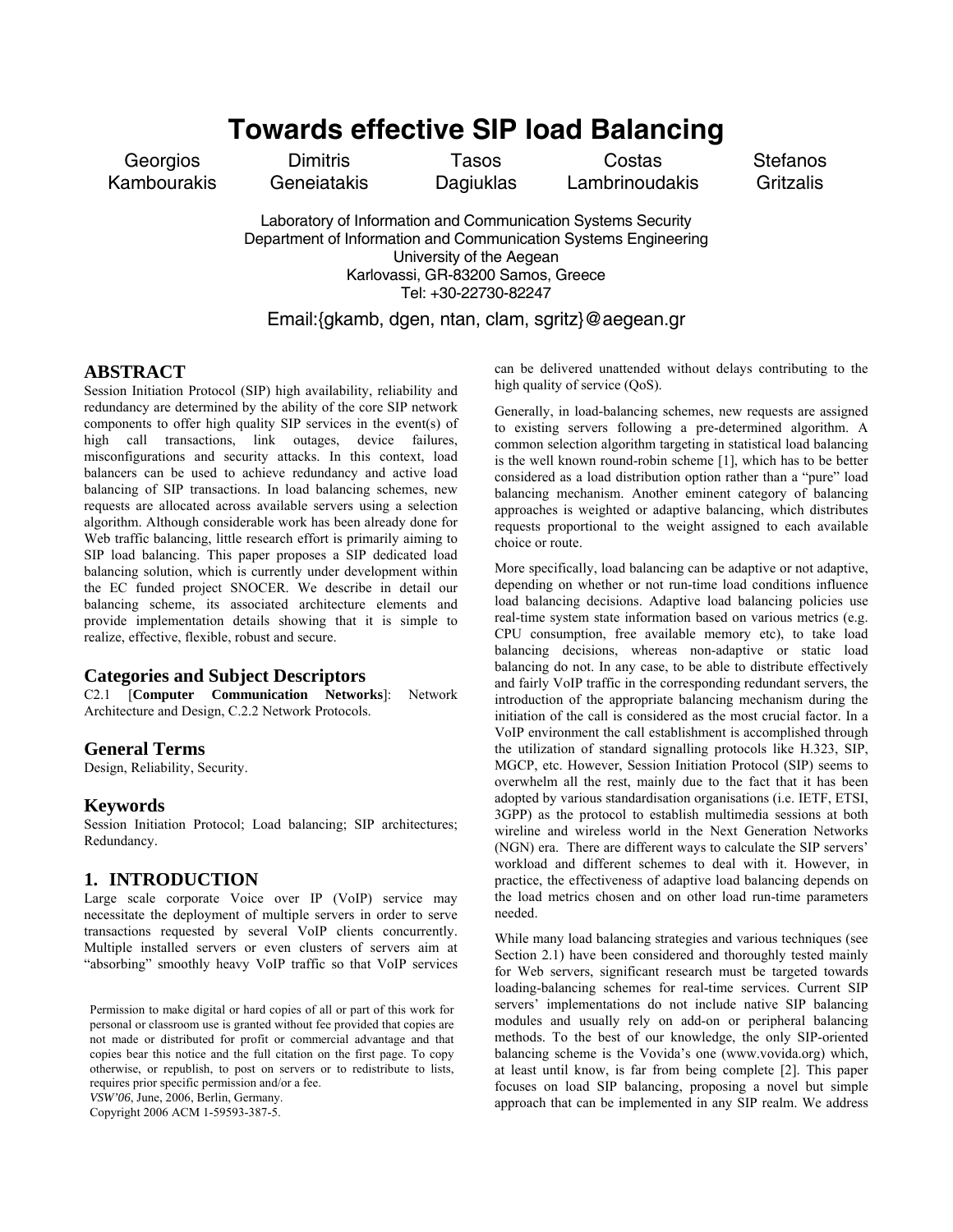architecture requirements and describe in detail how the proposed solution can be applied, discussing alternative scenarios. As a final point, we also touch on some failover issues and security parameters that stem from the presentation and are considered important for the proposed scheme to work.

The rest of this paper is structured as follows: Section 2 provides a short introductory to balancing techniques focusing on SIP and presents our solution in general. Section 3 analyses the anticipated balancing scheme in detail presenting its interactions with the other architecture components, discussing its advantages and showing that is robust and simple enough to realize. Last Section concludes the paper and gives pointers to future work.

# **2. SIP BALANCING PRELIMINARIES**

### **2.1 Load Balancing Schemes**

Some well-known solutions in the literature mainly about Web servers balancing include the following (here we have made some adaptations for the SIP case):

*Round Robin (RR)*: Upon to a new SIP request, the SIP balancer selects the next IP address record for the specific SIP server alias name as stored in the Domain Name System (DNS). This solution is considered as non adaptive, due to the fact that it does not require from the balancer to maintain and update workload information from the available SIP servers in the domain. For Web balancing this mechanism is built-in into the DNS. One will argue that SIP load balancing can be applied directly to the DNS as it is already supported for other Web services. Using this principle, there is no real need for the balancer independent machine. However, the DNS will assign one of IP addresses of SIP servers to each address resolving request. As a result, the name-to-address mapping will be cached in name servers along the path from the DNS all way down to the client and consequent address requests reaching the same name servers will be resolved with cached addresses. Only after the name-to-address mapping in the cache expires, due to Time-to-Live (TTL) field, is possible to serve new requests with a fresh RR decision. Additionally, RR is proved ineffective when all servers do not have equal processing performance and resources. Even the improved Two-Tier-Round-Robin (RR2) algorithm [3], which takes into account client domain information, does not really improve balancing for SIP applications.

*Adaptive versus Dynamic Weighting*: This means that it is selected the server which currently handles the least number of SIP transactions or it has the minimum overall workload. This category of solutions for Web servers includes *Asynchronous Alarms* (AAlarm) [4], *Ibnamed* [5] and *TENBIN* [6] algorithms for DNS. For the SNOCER architecture, we propose the following general balancing schema:

- The Load Balancer (LB) module (process or daemon) at fixed time intervals (e.g. 30 minutes) requests the current number of SIP servers (SRV records) [7] available within the DNS server and resolves their Fully Qualified Domain Names (FQDNs). Clearly, this means that for each SIP domain, the DNS server has multiple SRV records corresponding to (redundant) SIP proxies attached to it.

- After that, the LB at predefined or dynamically assigned intervals (say 120 seconds) queries all the available SIP home network proxies for information like CPU usage percentage and memory consumption. Generally, the following examples of "availability" metrics can be taken into account: Performance of each server, load average of CPU in each server, network load, network distance (hops) between a SIP client and a SIP server, vote from users, using predefined availability as add-on to dynamic load balancing. Based on the returned data, the LB generates a SIP proxy preference list from the least to the most utilized. In addition, every SIP Home proxy can send at regular thick-time intervals heartbeats to the LB machine saying "I am alive". Therefore, in case a SIP proxy goes down or suffers a sudden attack, the LB will be indirectly informed.

In the proposed load balancing method, when a SIP client requests to initiate a SIP call, the proposed entity called "SIP Load Balancer" (LB) will perform a selection of the most appropriate SIP server, based: (a) on the DNS SRV records of the available SIP servers and (b) on various workload metrics collected from the existing SIP proxy servers, such as locations of the client and SIP server, SIP server load in terms of processing transactions, overall workload in each SIP server, etc. Clearly, the selection of a certain proxy to serve any initial request is completely transparent to the client. One can argue that there is no real need for the LB to query each time the SIP proxies consuming network bandwidth, rather simply keep locally statistics about how many transactions have been assigned to each of them. However, this solution is rather static as: (a) does not provide real time load metrics because as one or more SIP jobs finish in the proxies there is no way to inform back the LB and (b) in case a SIP proxy goes down e.g. due to hardware failure, the LB will continue to send it new transactions to dispatch. For the above reasons, we consider the frequent communication between the LB and SIP proxies as mandatory.

## **2.2 Load Balancing within SNOCER Architecture**

This section describes the use of the load balancing scheme within the SNOCER architecture. The LB network element will reside inside the internal High Availability Network (HAN) as described in Figure 1. Key components of the high availability SIP architecture within the SNOCER architecture, as proposed in [8], are the following:

- Bastion Host: This host acts as a gatekeeper into the internal VoIP network of the operator. Its assignment is to detect basic attacks on the VoIP systems and deny access to unsolicited traffic into the network through a firewall.
- Enhanced SIP Proxy: SIP proxies are enhanced in two ways. An integrated IDS system will be able to detect more sophisticated attacks on the SIP proxy, which the bastion host might have missed. Furthermore, the proxy's performance is optimised through the addition of a specialized DNS module to enhance throughput capabilities and repel DNS related attacks.
- The High Availability Network: Key components of the VoIP network will be secured trough an internal high availability network providing failover capabilities to these components.
- Operator's console: At a centralized point the status of the enhanced VoIP infrastructure can be observed and controlled.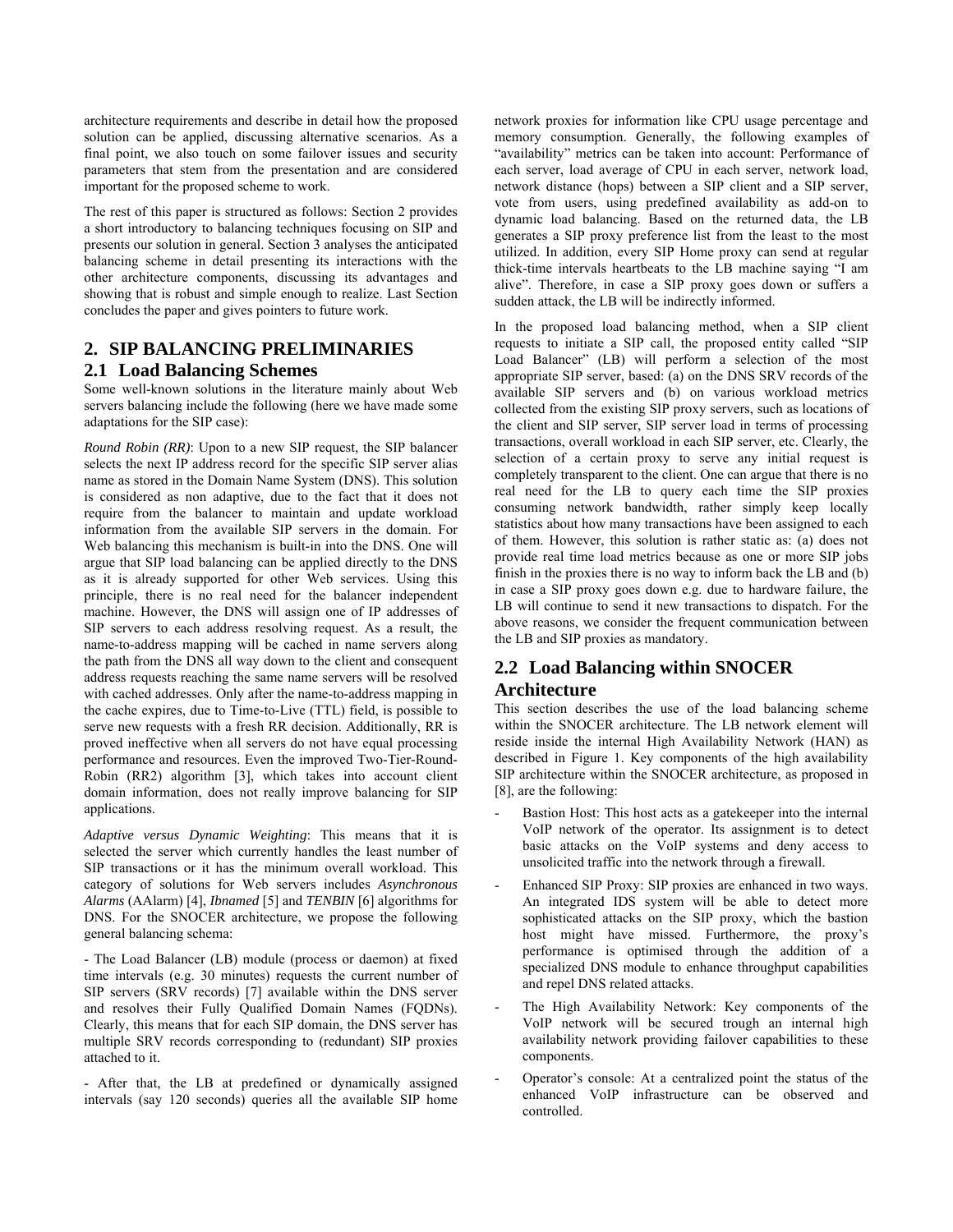

**Figure 1. General high availability architecture for SIP domains** 

### **3. IMPLEMENTATION DETAILS**

The LB is an add-on entity which is responsible to query DNS and maintain SRV records of all the available SIP proxies in the corresponding domain. For each SIP client's request the LB is responsible to forward the request to the most appropriate SIP proxy, in terms of workload, to serve it. In other words, as described in Figures 2 and 3, SIP clients firstly communicate with the LB entity to find out the best SIP proxy available. If the LB is not responding the SIP client can communicate directly with the DNS to retrieve all the available SRV records corresponding to SIP servers in the domain and select one.



**Figure 2. General SIP load balancing architecture** 

However, having in mind that until now most SIP clients do not support DNS direct transactions, another solution for them is to communicate directly with another available SIP proxy in the same domain. The IP addresses of the LB and the backup SIP proxies can be pre-configured in the SIP client device. As a result, the IP address of the most appropriate SIP proxy is selected by the LB and while the initial message (e.g. INVITE) goes through the LB the subsequent messages for the same session go directly to the selected by the LB SIP proxy.



**Figure 3. LB Decision Flowchart** 

To be more precise, the only SIP message types that need to pass through the LB entity are: REGISTER, INVITE, SUBSCRIBE and OPTIONS. Naturally, in case the LB is implemented as another SIP proxy e.g. the open source Express Router (SER) (www.iptel.org/ser/), it will normally insert its own VIA header in the incoming SIP message prior to forwarding it to the corresponding SIP proxy. This standard (for SIP proxies) VIAadding procedure do have undesired implications as all the corresponding responses referred to the same session will pass through the balancer entity.

To resolve this problem have proposed the following solutions, while the exchanged messages between all the involved entities are depicted in Figure 4:

One possible solution, is to manage to somehow have the LB's VIA header not inserted at all, inducing this way all the consequent messages to go directly to the home SIP proxy in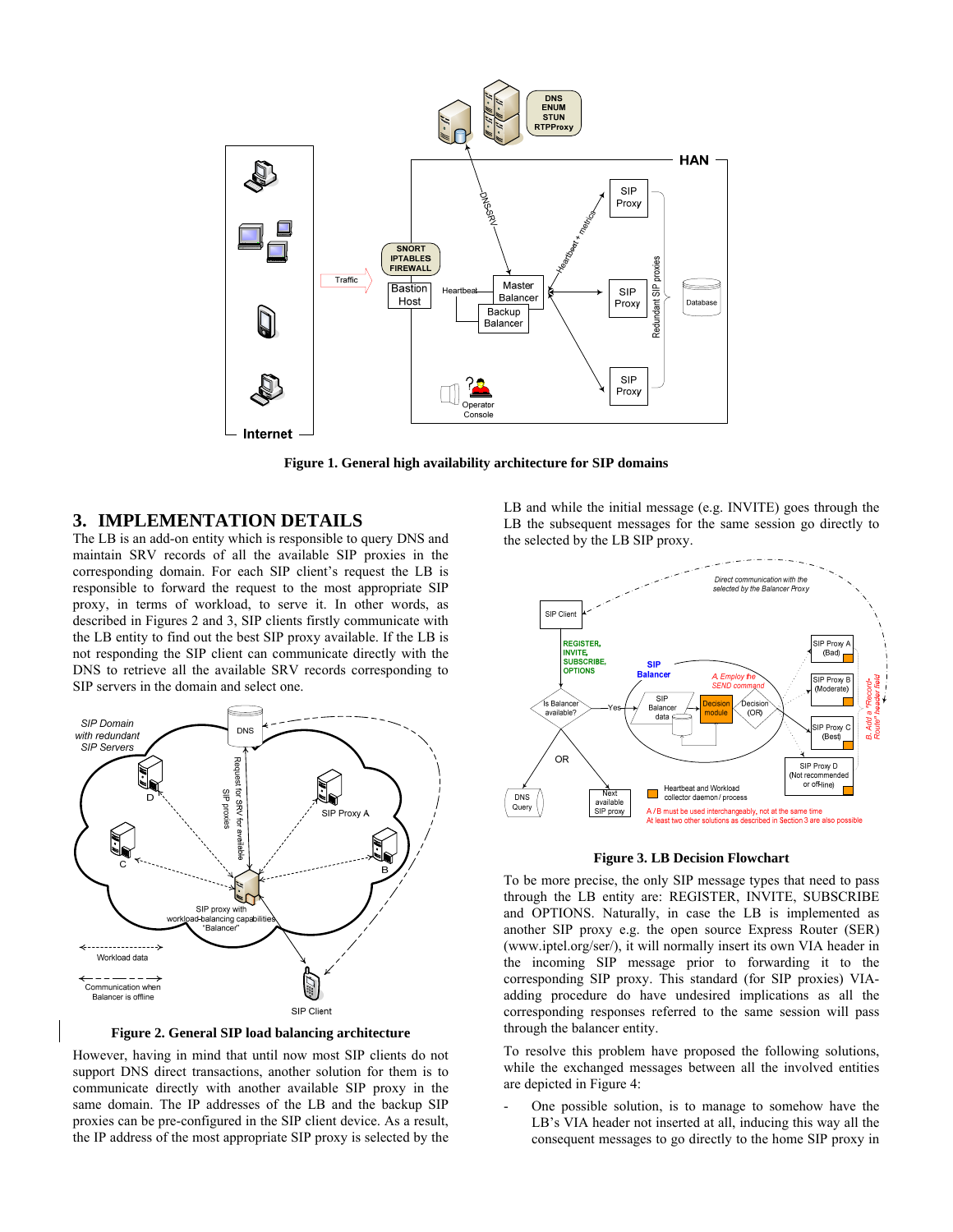charge. For example, this can be done by utilizing the routing engine of the corresponding proxy. In the case of SER, it would be possible to use the SEND command as described in the SER's developers' guide [10].

- A second alternative is to modify the proxy core source code to force it to ignore the VIA-received header added by the LB. However, this solution is proxy dependent or implementation specific and of course not portable.
- The final option is to spoof the source addresses (IP and port) of packets (e.g. INVITE messages) which are forwarded by the LB so that proper routing takes place. According to this scenario we set the IP address and port to the address and port from which the packet arrived to the LB. By employing this solution the LB is more transparent and we don't need to do any changes in the proxy's source code.





One other transparency problem that emerged with the utilization of the LB is that the subsequent requests belonging to the same dialog must not pass through the LB. For this reason it is suggested the SIP proxies in the home network, to introduce the Record-Route header field [9]. By doing this, the clients would then send follow-up requests regarding that session to the home SIP proxy assigned by the balancer in the first place. This should then not forward them to the request-URI (the LB) but process them by itself. In addition, this solution even has the advantage that new calls are load balanced because the route set is valid only for one session.

As already mentioned earlier, an orthogonal to the proposed balancing method, as in AAlarm algorithm, is to enable the SIP home proxies to dynamically inform at any time the LB entity when some workload parameters (e.g. concurrent number of SIP transactions) exceed a specified threshold. For example, consider the case where suddenly one or more SIP proxies are under a DoS/DDoS attack. In fact, this capability requires the installation

of an appropriate daemon or module in each SIP proxy to monitor the corresponding workload metrics. In case that all available SIP servers are overloaded, it is selected the one with the least current overload. Therefore, it is expected that the SIP home network proxies are selected based to the rate of availability as following:

To be more precise, assume that there exist n operational SIP servers in the domain, with availabilities  $A_1$ ,  $A_2$ ,  $A_3$ ,... $A_n$ , where  $(0 \le A_i \le A_{max})$  and Amax is the upper bound of the "Availability" parameter. Under this situation, the i-th SIP server is chosen by

the probability  $\sum_{j=1}^{n} A_j$ . This situation is depicted in Figure 5. *i A* Considering also the worst and of course rare case when all SIP proxy servers are not desirable or down, the LB can choose one SIP proxy randomly and simultaneously display a message to the operator's console).

Summarizing the above paragraphs, the SNOCER solution is DNS independent, so it does not require any modification or extension to existing DNS records or mechanisms nor to the core source code of the employed SIP proxy to act as LB. The only actual requisitions are:

- (a) The addition of the LB independent machine implemented as an existing SIP proxy (e.g. SER). The SIP server is only required to support DNS-SRV records but this functionality is already mandatory by the SIP standard (RFC 3261) [9]. Moreover, the employment of a standard SIP server to serve as the LB means that there is no need to develop from the scratch a lot of new software. Only the decision-and-forward engine and the communication modules with the proxies have to be implemented. Note, that in case of a large SIP network, including many SIP proxies, we can realize a LB solution consisting of several geographically distributed SIP proxy clusters controlled by equal number of LBs.
- (b) A daemon or process running in each SIP home network proxy sending heartbeats, collecting workload metrics and handling the incoming queries from the LB and optionally,
- (c) Inform in an asynchronous fashion the LB when a certain threshold is violated.
- (d) All SIP home network proxies use either one shared or more (mirrored) databases.

In our opinion the most compatible with the RFC 3261 of heardbeating functionality is the utilization of *SIP-Specific Event Notification* [11] due to the fact that, it has been designed as a framework by which SIP components can request notification from remote nodes indicating that certain events have been occurred. In this case the LB forks and send a SUBSCRIBE request to all the available SIP proxies. Consequently proxies responds to SUBSCRIBE request with NOTIFY message. LB needs to refresh subscriptions on a periodic basis using a new SUBSCRIBE message on the same dialog as defined in RFC 3261. When a certain SIP proxy does not send NOTIFY messages during a pre-set time period then it is considered unavailable. The body of NOTIFY messages can carry all the necessary information like CPU load, memory consumption or even introduce new headers like WORKLOAD\_INFO. Such a header can have the following general structure: WORKLOAD\_INFO = {CPU\_USAGE, MEMORY\_CONSUMPTION, etc}. However, such information must be considered vulnerable to malicious modifications it is suggested to utilize S/MIME to protect either the header or the body from malicious modifications. Moreover, the exchanged messages (see Figure 6) are lightweight having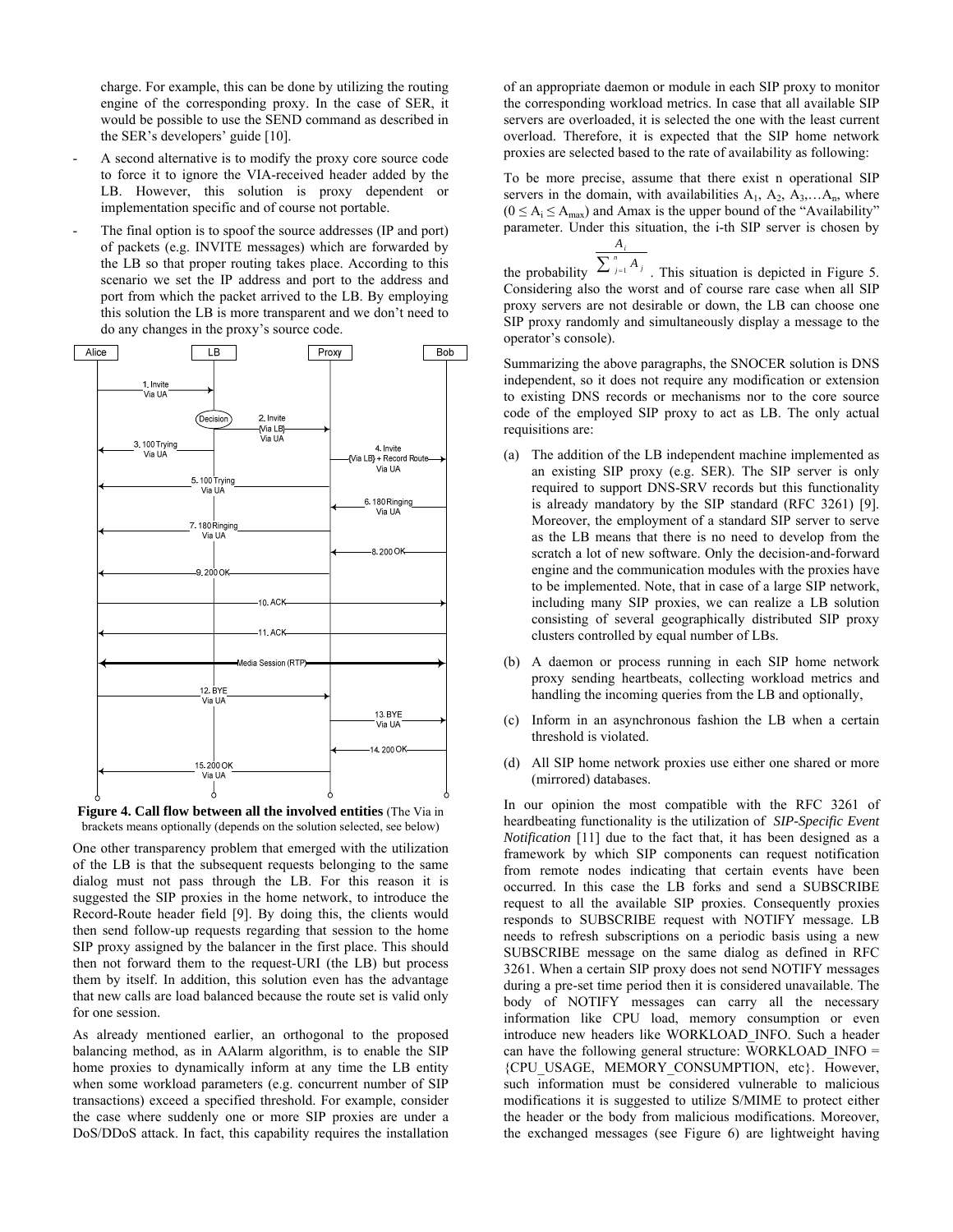minimum impact on home SIP proxy servers' performance and network bandwidth. In case the SIP proxy initiates the communication only the last two arrows are present.





In addition, for security reasons, the exchanged messages between the LB and the SIP proxies can be signed using symmetric or asymmetric key technology to protect against replay attacks, tampering and man-in-the-middle attacks. For instance, messages can be protected using the de-facto TLS protocol [12]. Last but not least, to increase LB availability it is also possible to have one or more backup mirrored balancers to defend against possible DoS or DDoS attacks, physical or human disasters, etc. The most practical solution to this issue enables the backup LB to take over the IP address of main LB in the case of main LB's failure. Additionally, we must utilize some type of heart beating between the main and the backup(s) LB to ensure the latter is alive. This can be easily ensured by using standard HA built into e.g. the Linux operating system (http://linux-ha.org).



**Figure 6. Indicative communication protocol between the Balancer and SIP proxies** 

We should also mention that user location database is another important issue that is related with the balancing scheme. There are two alternatives. First, to use a shared by all proxies database and secondly to have more databases that are replicated real-time. As the first solution introduces a sensitive single point of failure we intent to select the second one. However, this issue remains out of the scope of this paper.

### **4. CONCLUSIONS**

As VoIP deployments continue to increase and become adopted by more and more commercial organisations, reliability and availability issues turn out to be increasingly important. In this context, balancing the load of SIP transactions raises as a major factor in terms of high availability, redundancy and QoS. Despite the different balancing approaches that have been proposed and developed for Web applications, until now, no SIP-oriented complete balancing solution has emerged.

In this paper we describe a complete, lightweight SIP load balancing scheme which is currently under development in the context of EC SNOCER project. Several implementation issues were analysed including architecture, components, interactions, etc, showing that the anticipated balancing method is practical and above all easy to implement. We also touch upon some complementary questions like failover and security that we would like to continue investigating. Currently, we are planning to thoroughly evaluate the projected solution, which is almost finished, in terms of robustness and performance. As future work, we would like to expand this study considering clusters of SIP proxies controlled by different LBs. Furthermore, considering that the LB is a sensitive and tempting for the attackers' network entity, it is of our interest to systematically probe the security parameters e.g. threats that may be compromise its smooth operation.

### **5. ACKNOWLEDGMENTS**

This work was conducted with the support of the EC under the 2005 project COOP-005892 - SNOCER

The authors would like to thank the FhG FOKUS (DE) and the Nextsoft (CZ) SNOCER partners for their contribution to this work

### **6. REFERENCES**

- [1] T. Brisco, *DNS Support for Load Balancing*, RFC 1794, April 1995.
- [2] Vovida.org, *Load Balancer Proxy Readme*, Version 1.0.0, July 2002 (www.vovida.org).
- [3] M. Colajanni, P. S. Yu & D. M. Dias, Analysis of task assignment policies in scalable distributed Web-server systems, *IEEE Transactions on Parallel and Distributed Systems*, 9(6), June 1998.
- [4] M. Colajanni, P.S. Yu, D.M. Dias, Scheduling algorithms for distributed Web servers, *17th IEEE International Conference on Distributed Computing Systems (ICDCS '97)*, 1997.
- [5] R. J. Schemers III, Ibnamed: A load balancing name server in Perl, *in LISA '95 conference*, Stanford University, Sept. 1995.
- [6] T. Shimokawa, N. Yoshida & K. Ushijima, *DNS-based Mechanism for Policy-added Server Selection*, http://www.tenbin.org.